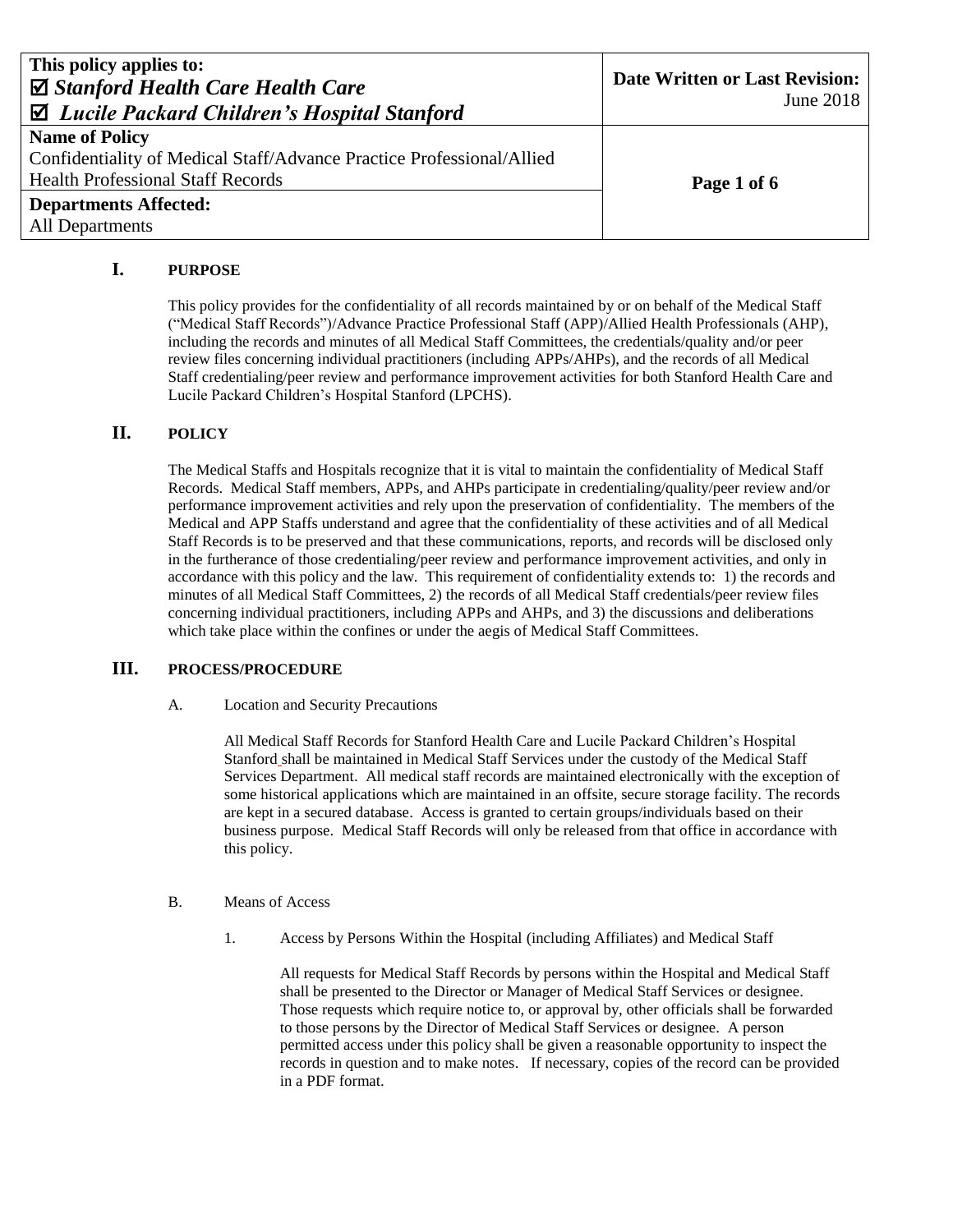| This policy applies to:<br>$\boxtimes$ Stanford Health Care Health Care<br>$\boxtimes$ Lucile Packard Children's Hospital Stanford | <b>Date Written or Last Revision:</b><br>June 2018 |
|------------------------------------------------------------------------------------------------------------------------------------|----------------------------------------------------|
| <b>Name of Policy</b>                                                                                                              |                                                    |
| Confidentiality of Medical Staff/Advance Practice Professional/Allied                                                              |                                                    |
| <b>Health Professional Staff Records</b>                                                                                           | Page 2 of 6                                        |
| <b>Departments Affected:</b>                                                                                                       |                                                    |
| <b>All Departments</b>                                                                                                             |                                                    |

2. Access by Persons Performing Official Hospital or Medical Staff Functions:

Medical Staff Officers, the Chief of Staff, Medical Staff Committee members, members of the Board of Directors, the President and CEO or authorized representative, the Director of Medical Staff Services, HMO Representatives and other Payers, and any other persons assisting in credentialing/peer review or performance improvement activities may have access to Medical Staff Records, other than their own, to the extent necessary to perform their official functions as follows:

- a. Department Head/ Service Chief/ Division Head
- b. Medical Staff Officers

Medical Staff Officers shall have access to all Medical Staff Records to the extent necessary to perform their official functions.

c. Medical Staff Committee Members

Medical Staff Committee members shall have access to the records of Committees on which they serve and to the credentials/quality/peer review and performance improvement files of practitioners whose qualifications or performance the Committee is reviewing as part of its official functions.

d. Board of Directors/Designated Representative

The Board of Directors, and the President and CEO of either Hospital, as its designated representative, shall have access to the Medical Staff Records to the extent necessary to perform their official functions.

e. Medical Staff Services Department Staff

The Medical Staff Services staff shall have access to the Medical Staff Records to the extent necessary to perform official functions.

f. Health Plan Representatives and Other Payers

Health Plan representatives and other payers will be permitted access to perform audits in accordance with the Credentialing of Medical Staff policy

- g. In accordance with the Information Sharing and Telemedicine Agreements, elements of the Medical Staff Record may be shared with the Stanford Affiliates (i.e., SHC/LPCHS/SOM/SHCVC/UHA/PCHA/Affinity).
- 3. General Access by Practitioners to Medical Staff Records
	- a. Credentials/Quality Files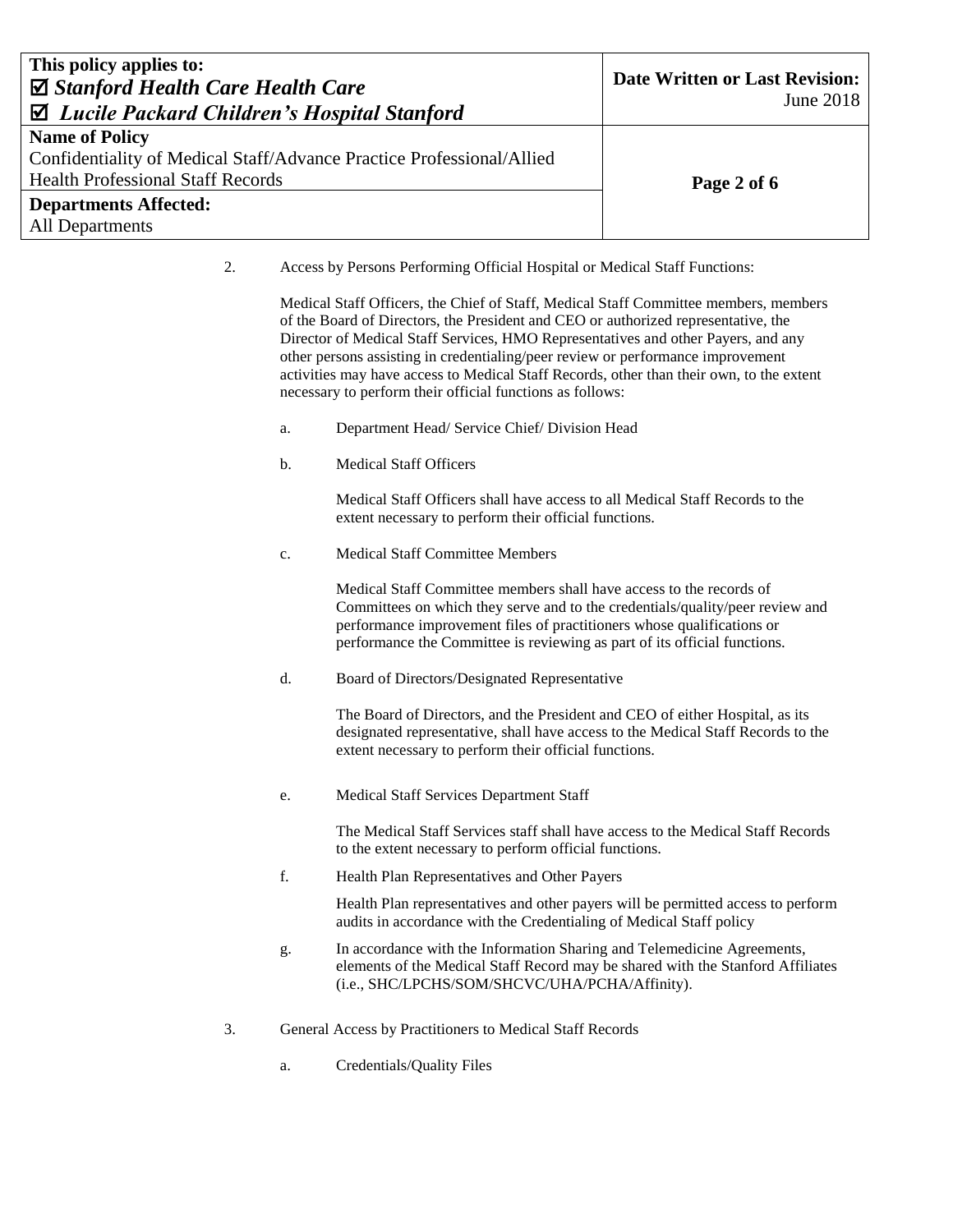| This policy applies to:<br>$\boxtimes$ Stanford Health Care Health Care<br>$\boxtimes$ Lucile Packard Children's Hospital Stanford | <b>Date Written or Last Revision:</b><br>June 2018 |
|------------------------------------------------------------------------------------------------------------------------------------|----------------------------------------------------|
| <b>Name of Policy</b>                                                                                                              |                                                    |
| Confidentiality of Medical Staff/Advance Practice Professional/Allied                                                              |                                                    |
| <b>Health Professional Staff Records</b>                                                                                           | Page 3 of 6                                        |
| <b>Departments Affected:</b>                                                                                                       |                                                    |
| <b>All Departments</b>                                                                                                             |                                                    |

A practitioner will have access to the credentials/quality files of other practitioners only under the circumstances outlined above. A practitioner may have copies of any documents in the credentials/quality file which he or she submitted (that is, his or her initial appointment application, application for reappointment, request for privileges, copies of licensure and certifications, or correspondence from himself or herself) or which were addressed to him or of which copies were earlier provided to him or her. A practitioner will be allowed access to further information in his or her credentials/quality file only if, following a written request by the practitioner, the Director of Medical Staff Services, Medical Staff Officer, or their designated representative(s) grant written permission for good cause. Examples of information that could be released to the practitioner are patient volume reports and/or quality performance profiles. The patient volume/activity can also be released by medical records.

#### b. Medical Staff Committee Files

Except as provided above, a practitioner shall be allowed access to Medical Staff Committee files (including Committee minutes) only if, following a written request by the practitioner, the Chief of Staff/President of the Medical Staff or its designated representative, grant written permission for good cause.

Minutes from Medical Staff Committees can be distributed electronically and are protected from discovery under CA 1157. All committee minutes are maintained electronically.

c. Good Cause

Factors to be considered in determining whether good cause exists include the reasons for which access is requested, whether the practitioner might further release the information, whether the information could be obtained in a less intrusive manner, whether the information was obtained in specific reliance upon continued confidentiality, whether the practitioner will suffer specific serious adverse consequences unless the information is released, and whether a harmful precedent might be established by the release.

- 4. Access By Persons Or Organizations Outside The Hospital Or Medical Staff (excluding Affiliates)
	- a. Credentialing or Peer Review at other health care facilities
		- 1) Information contained in a credentials/quality file, or other information which is subject to this Policy, may be released in response to a request from another health care facility or its Medical Staff (verification of the provider's medical staff membership and/or clinical privileges). That request must be limited to include information that a practitioner is a member of the requesting facility's Medical Staff, exercises privileges at the requesting facility, or is an applicant for Medical Staff membership or privileges at that facility. No adverse information shall be released until a copy of a signed authorization, and release from liability, has been received. Disclosure shall generally be limited to the specific information requested.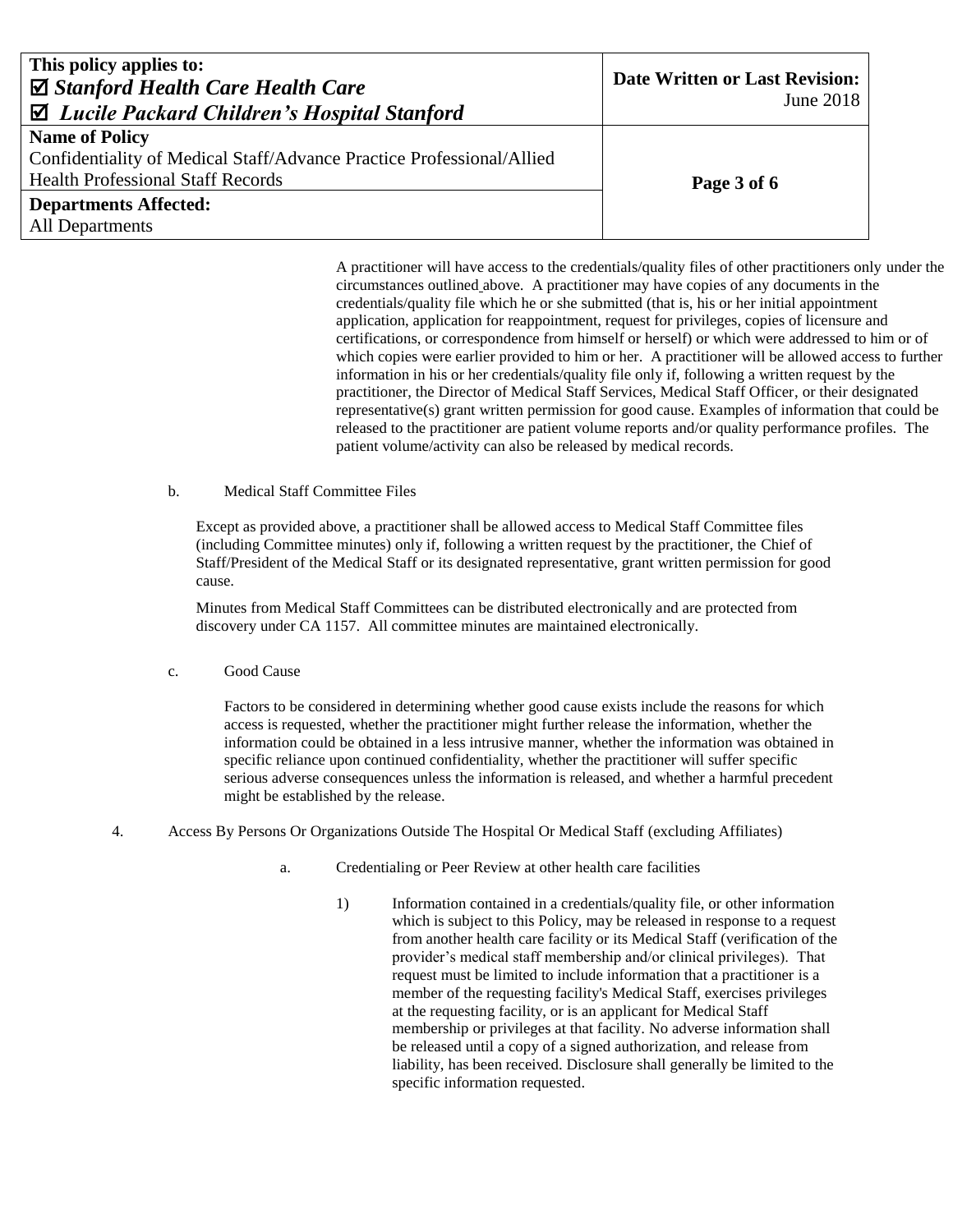| This policy applies to:<br>$\boxtimes$ Stanford Health Care Health Care<br>$\boxtimes$ Lucile Packard Children's Hospital Stanford | Date Written or Last Revision:<br>June 2018 |
|------------------------------------------------------------------------------------------------------------------------------------|---------------------------------------------|
| <b>Name of Policy</b>                                                                                                              |                                             |
| Confidentiality of Medical Staff/Advance Practice Professional/Allied                                                              |                                             |
| <b>Health Professional Staff Records</b>                                                                                           | Page 4 of 6                                 |
| <b>Departments Affected:</b>                                                                                                       |                                             |
| All Departments                                                                                                                    |                                             |

- 2) If a practitioner has been the subject of corrective action at Stanford Health Care or Lucile Packard Children's Hospital Stanford, special care must be taken. All responses to inquiries regarding that practitioner shall be reviewed and approved by the Director, Medical Staff Services and/or Chief of Staff/President or his or her designee. No adverse information will be released without legal consultation.
- b. Request by Hospital Surveyors

Hospital surveyors (i.e., from the TJC, NCQA, AAAHC, CMA, DHS, DPH, CMS or any other Hospital Surveyors) shall be entitled to inspect Medical Staff Records on the Hospital premises in the presence of Hospital or Medical Staff personnel and/or remotely via secure access provided that the surveyor demonstrates the following:

- 1) Specific statutory, regulatory, or other authority to review the requested materials.
- 2) That the materials sought are directly relevant to the matter being investigated.
- 3) That the materials sought are the most direct and least intrusive means to carry out the survey or a pending investigation, bearing in mind that credentials/quality files regarding individual practitioners are strictly confidential.
- 4) Sufficient specificity to allow for the production of individual documents without undue burden to the Hospital or Medical Staff.
- 5) In the case of requests for documents with practitioner identifiers not eliminated, the need for such identifiers is clear.
- c. Subpoenas

.

All subpoenas of Medical Staff Records shall be referred to the Chief of Staff/President Medical Staff Attorney or Risk Management Department, who will consult with legal counsel and follow hospital policy regarding the appropriate response.

d. Other Requests

All other requests by persons or organizations outside the Hospital for information contained in the Medical Staff Records shall be forwarded to the Medical Staff Services Department. The release of any such information shall require the concurrence of the Chief of Staff/President or its designated representative.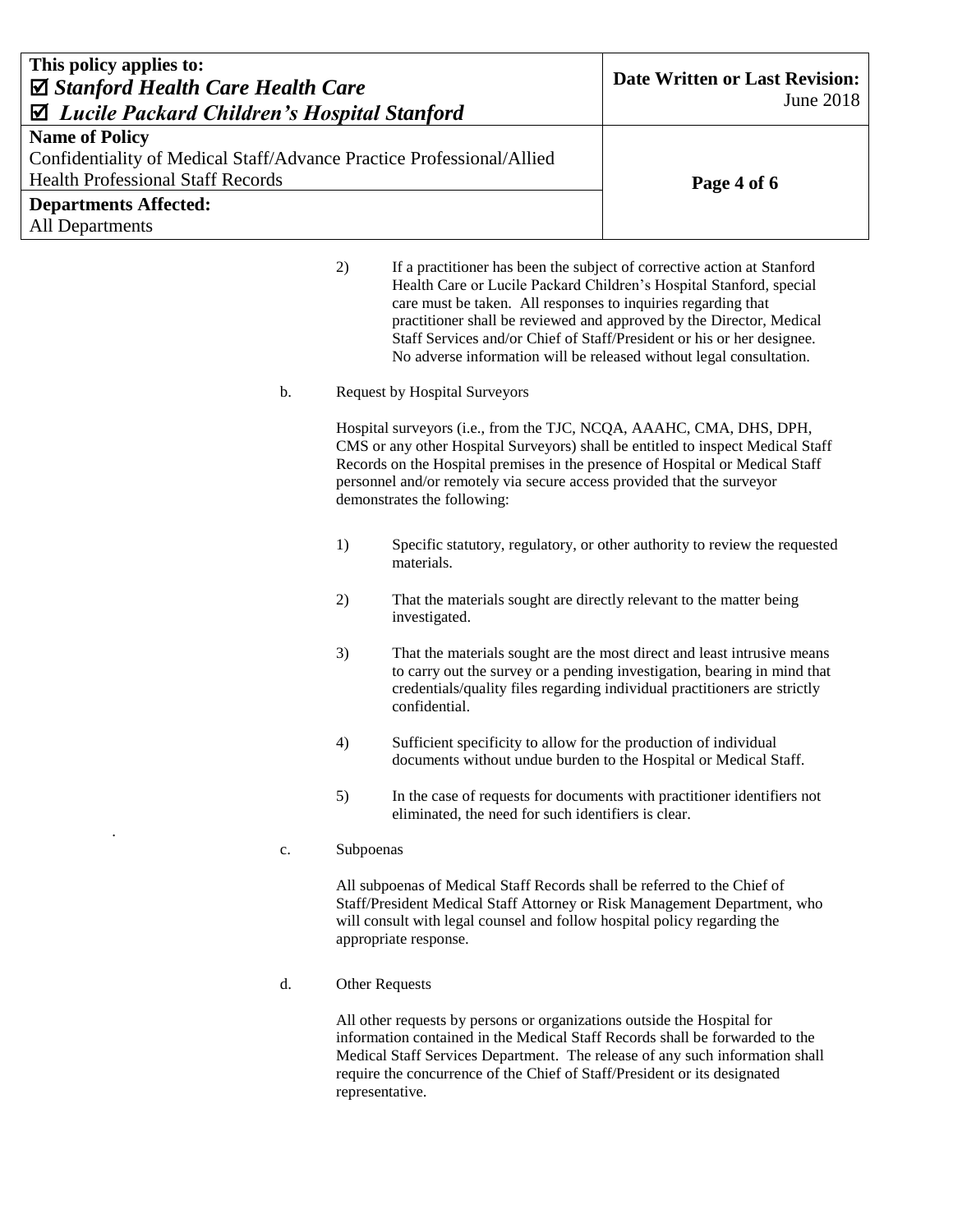| This policy applies to:<br>$\boxtimes$ Stanford Health Care Health Care<br>$\boxtimes$ Lucile Packard Children's Hospital Stanford | <b>Date Written or Last Revision:</b><br>June 2018 |
|------------------------------------------------------------------------------------------------------------------------------------|----------------------------------------------------|
| <b>Name of Policy</b>                                                                                                              |                                                    |
| Confidentiality of Medical Staff/Advance Practice Professional/Allied                                                              |                                                    |
| <b>Health Professional Staff Records</b>                                                                                           | Page 5 of 6                                        |
| <b>Departments Affected:</b>                                                                                                       |                                                    |
| All Departments                                                                                                                    |                                                    |

### A. IV. RELATED DOCUMENTS

- Stanford Health Care Medical Staff Bylaws, Rules and Regulations<br>■ Lucile Packard Children's Hospital Stanford Medical Staff Bylaws
- Lucile Packard Children's Hospital Stanford Medical Staff Bylaws, Rules and Regulations
- **EXECREDENTIALS** Policies and Procedures
- SHC/LPCH Information Sharing Policy

#### **I.** V. DOCUMENT INFORMATION

A. Legal Authority/References

California Evidence Code 1157

B. Author/Original Date

Original Date: July 31, 1997

This Policy was authored by the Director, Medical Staff Services.

C. Gatekeeper of Original Document

The Director of Medical Staff Services (or designee), who will be responsible for initiating its review and revision. The Policy will reside in the Credentials Policy and Procedure Manual, a copy of which is kept in the Medical Staff Office.

D. Distribution and Training Requirements

The distribution and training requirements for this Policy will be handled through the Medical Staff Services Department.

E. Requirements For Review and Renewal

This Policy will be reviewed and/or revised every three years or as required by change of law or practice.

F. Review and Revision History

Revised/Reviewed Date: 4/98, 5/2000,12-02, 4-04, 12/06, 8/12, 4/15

G. Local Approvals

Credentials and Privileges Committee, 5/17/00, 12/02, 4/04, 11/06, 9/12, 4/15

H. MEC and Hospital Board Approvals

LPCH Policy Committee 7/00, 12/02 12/06, Jan 2010, 8/12, 5/15, 6/18 LPCH MEC Jan 2010, 9/12. 5/15. 618 LPCH Hospital Board Jan 2010, 9/12. 5/15, 6/18

SHC MEC Jan 2010, 10/12, 05/15,6/18 SHC Hospital Board Jan 2010, 10/12, 5/15, 6/18